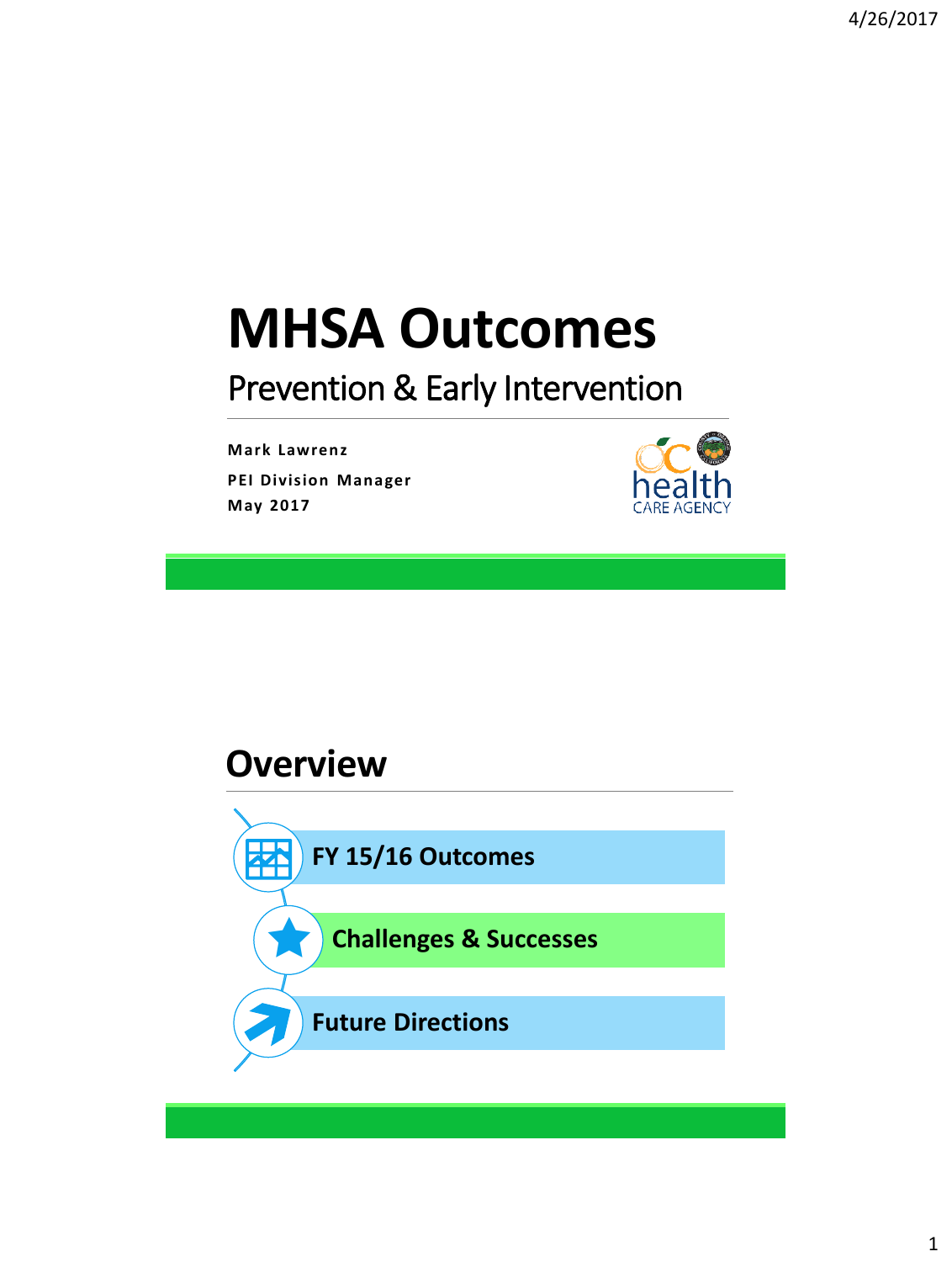#### **PEI Service Areas**



### **Telephone & Chat-Based Services**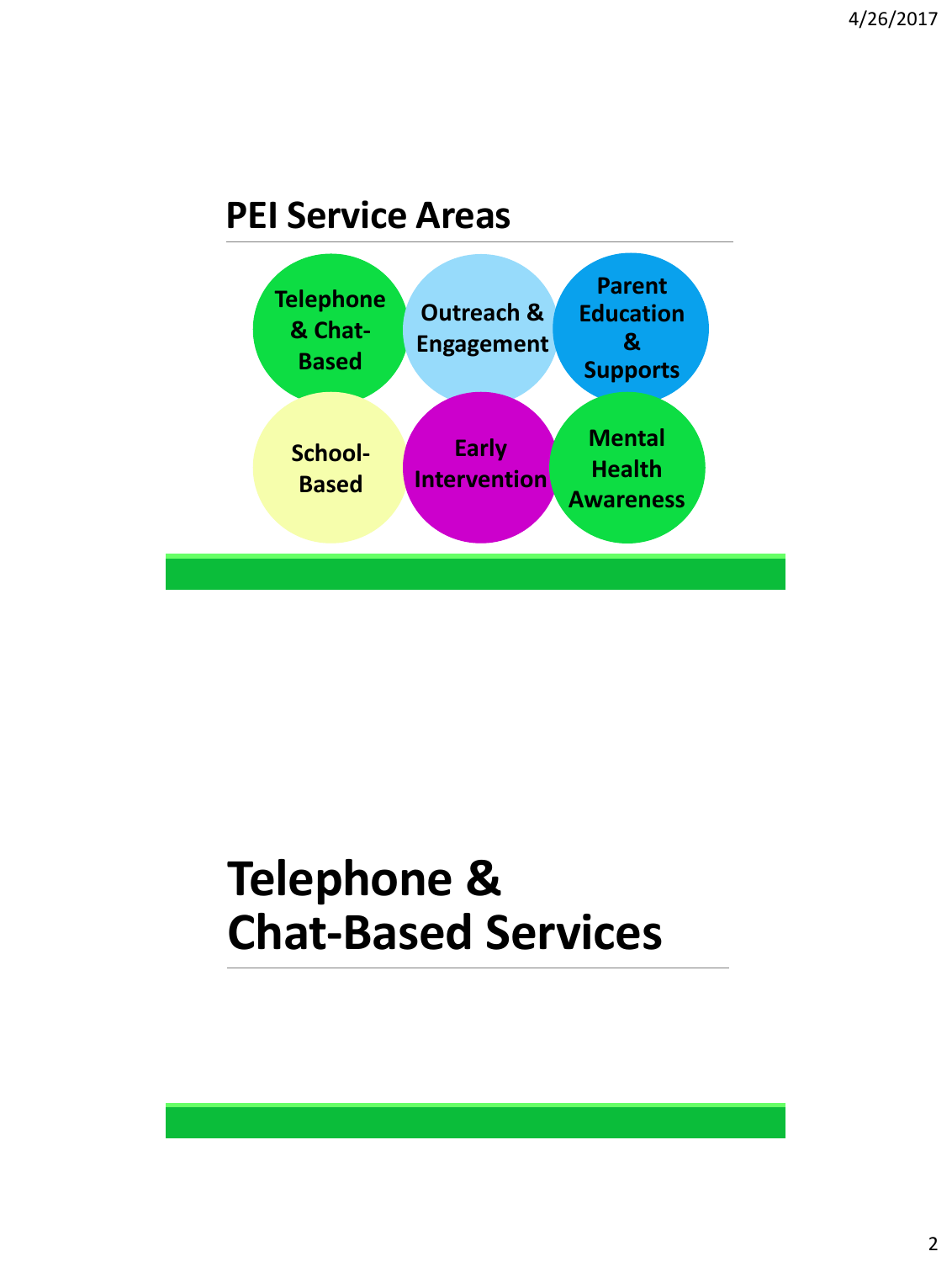### Continuum of Services

| <b>OCLinks</b>                                       | • Navigation support<br>• Clinical staff<br>• Mon-Fri, 8am-6pm              |
|------------------------------------------------------|-----------------------------------------------------------------------------|
|                                                      |                                                                             |
| <b>WarmLine</b>                                      | • Behavioral health (BH) support<br>• Peer mentors<br>• Daily 9 or 10am-3am |
|                                                      |                                                                             |
| <b>Crisis</b><br><b>Prevention</b><br><b>Hotline</b> | • Crisis support<br>· Clinically supervised volunteers<br>• 24/7            |

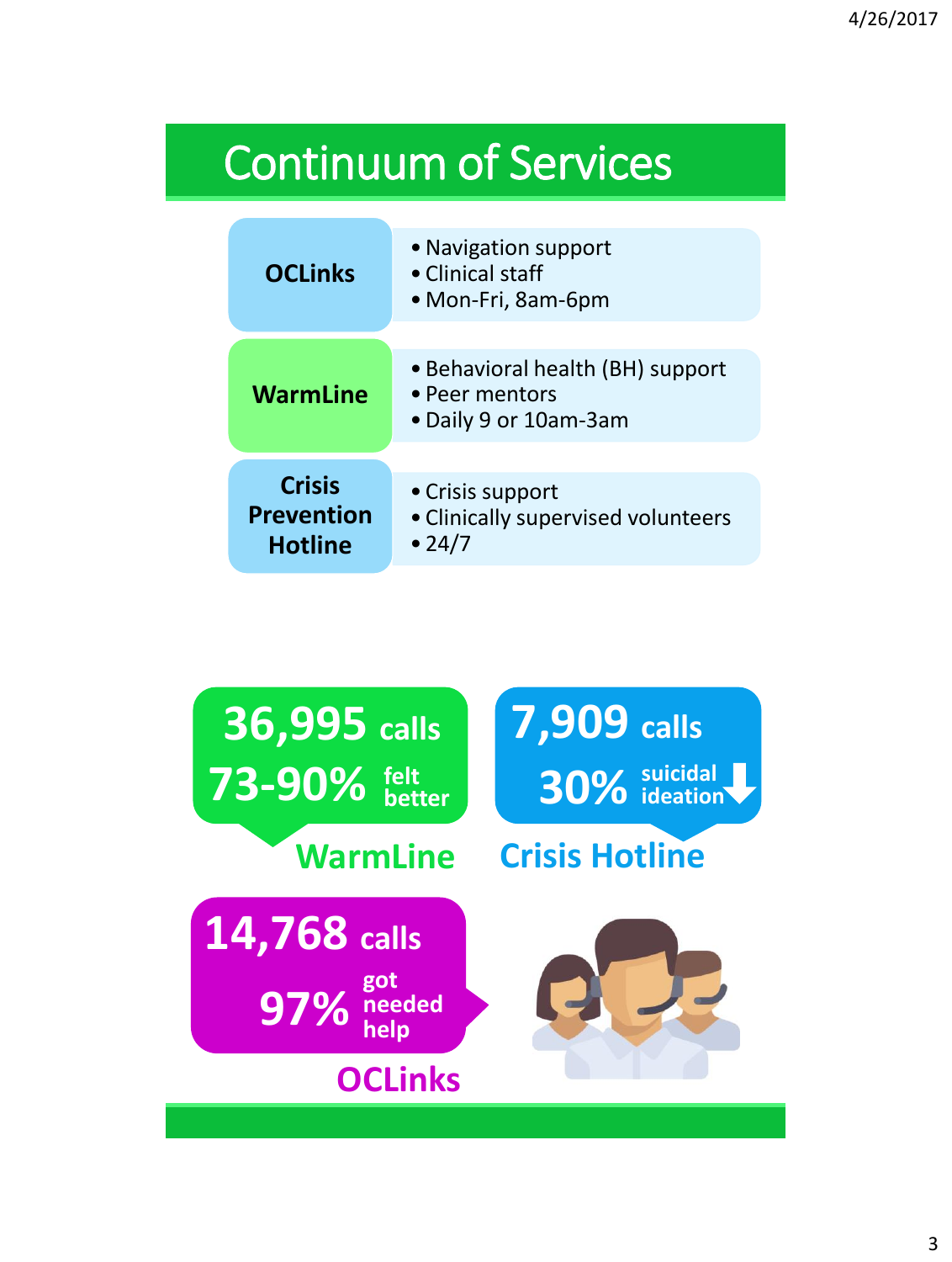### **Outreach & Engagement (O&E) Services**

### O&E Services

| <b>BHS County</b><br><b>O&amp;E</b>    | • Full BH continuum<br>• All age groups<br>• Homeless/at risk of<br>• Entire county  |
|----------------------------------------|--------------------------------------------------------------------------------------|
| <b>O&amp;E</b><br><b>Collaborative</b> | • At risk, mild-moderate<br>• All age groups<br>• Underserved<br>• Regional approach |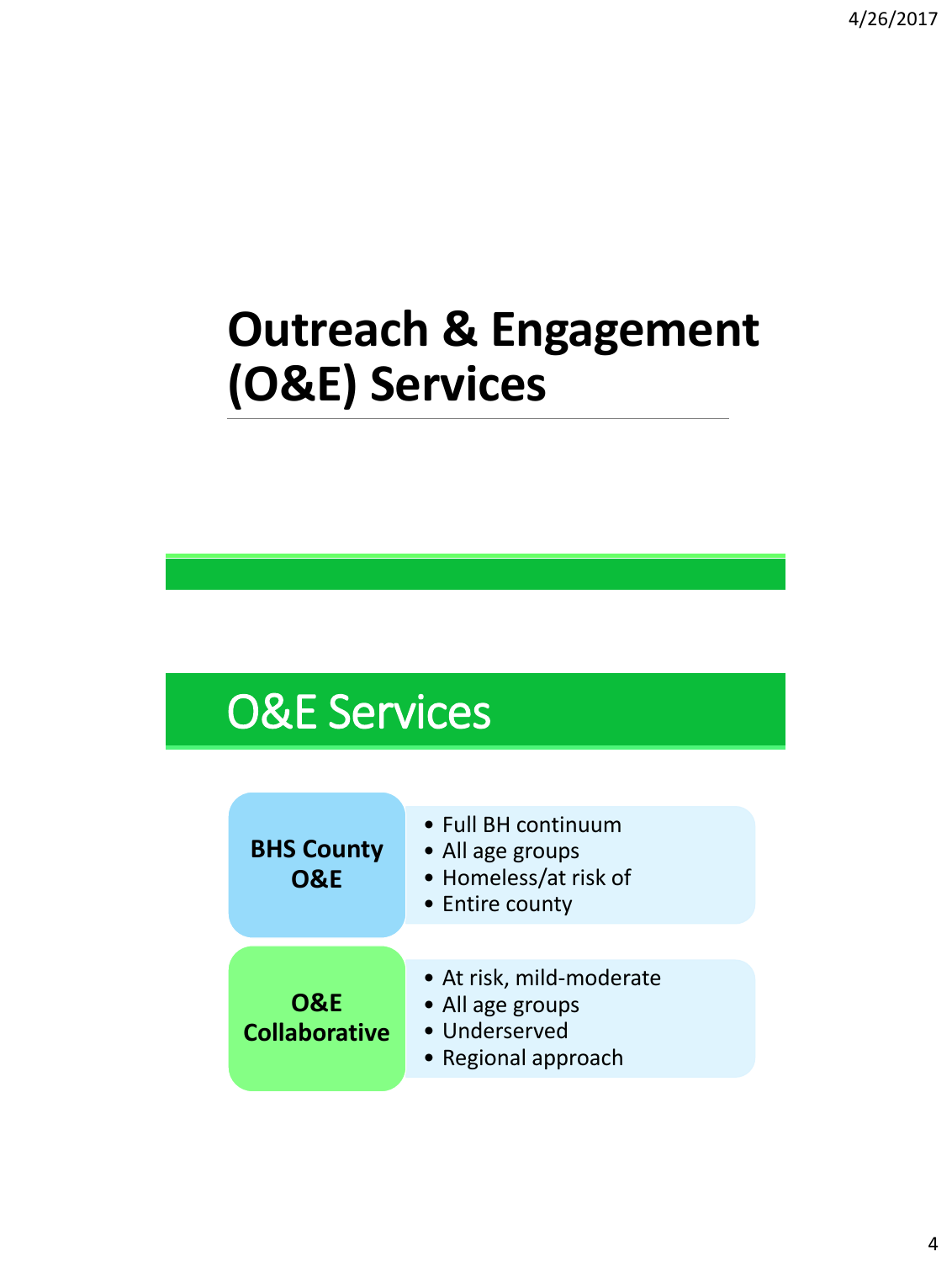

## **Parenting & Family Strengthening Services**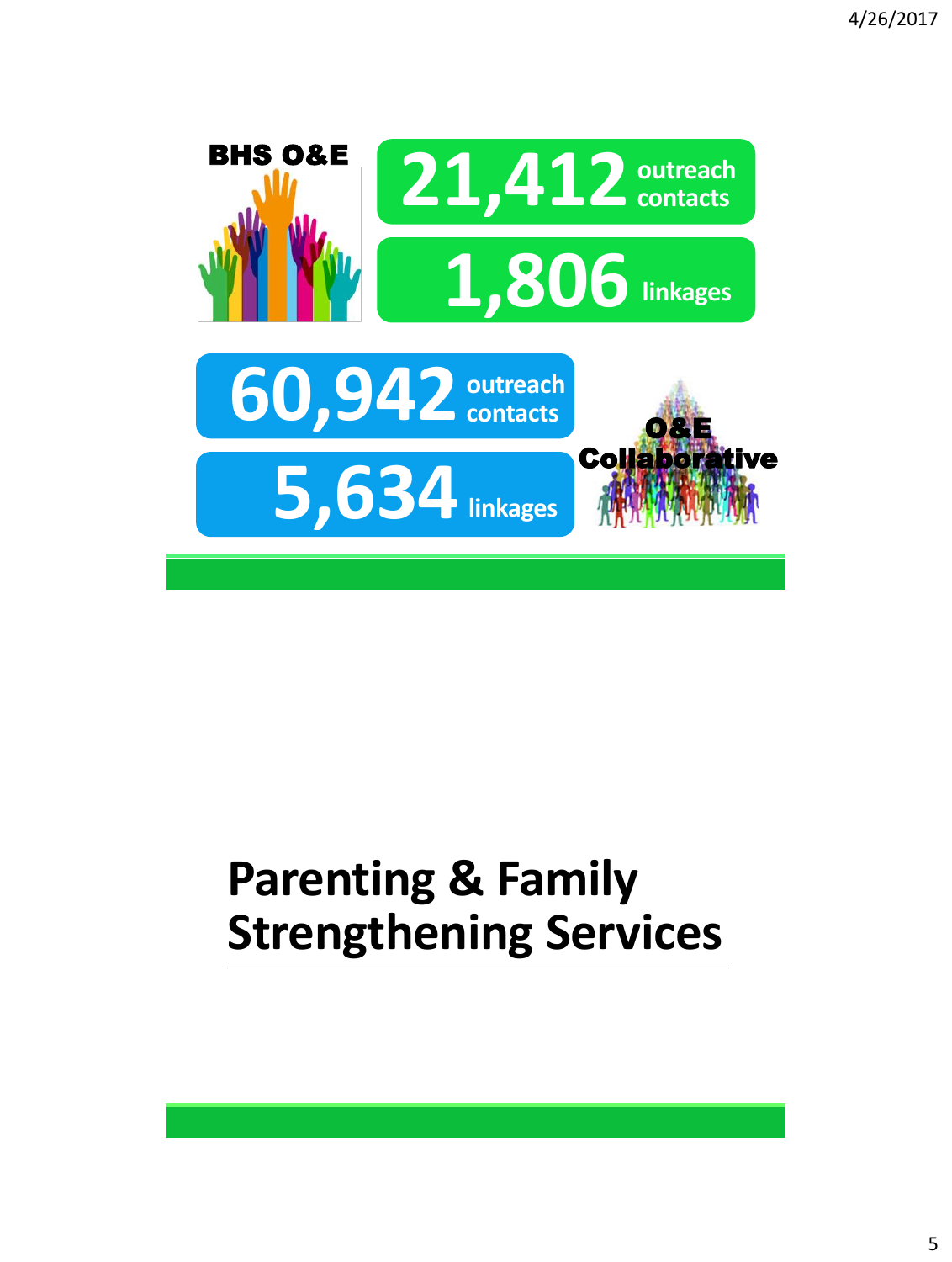#### Program Descriptions

#### **CSPP**

**Parent Education & Support Services**

#### **Stop the Cycle**

**Family Support Services**

- Parent Education Training
- Family Strengthening Programming
- Age-appropriate groups for youth
- Evidence-based curricula
- FY 15/16: 6,569 individuals served combined

## Program Descriptions

| <b>Stress Free</b><br><b>Families</b>                         | • Families reported to/<br>investigated by CPS<br>• FY 15/16: 116 participants,<br>302 children      |
|---------------------------------------------------------------|------------------------------------------------------------------------------------------------------|
| <b>Youth As</b><br><b>Parents</b>                             | • Pregnant/parenting youth<br>at risk of BH problems<br>• FY 15/16: 85 participants                  |
| <b>School</b><br><b>Readiness/</b><br><b>Connect the Tots</b> | • Families with children 0-6<br>w/ behavioral problems<br>• FY 15/16: 1,098 parents,<br>840 children |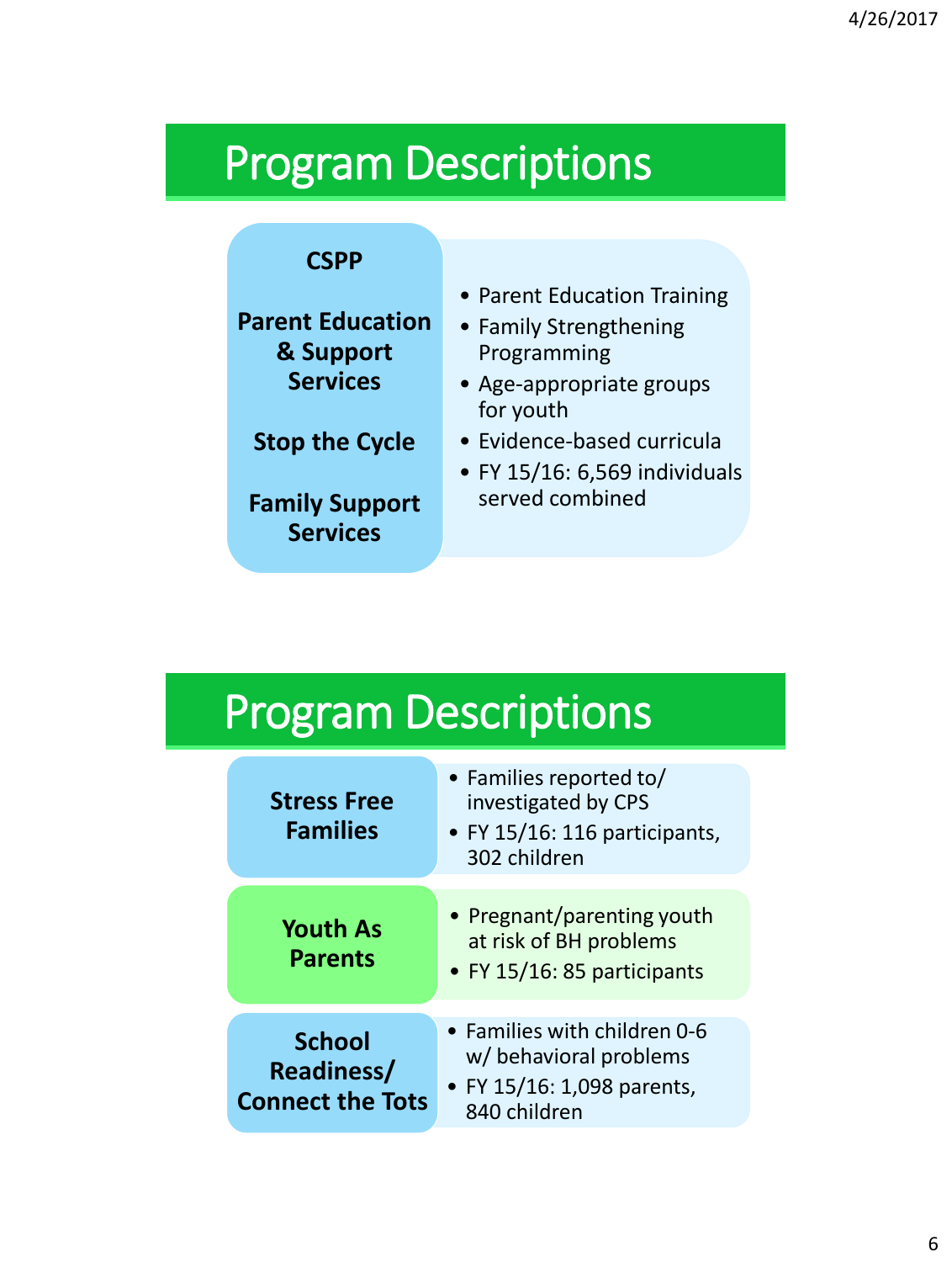#### PARCA-SE



#### **Parent Education & Family Strengthening Change in Total PARCA-SE Score - FY 15/16**

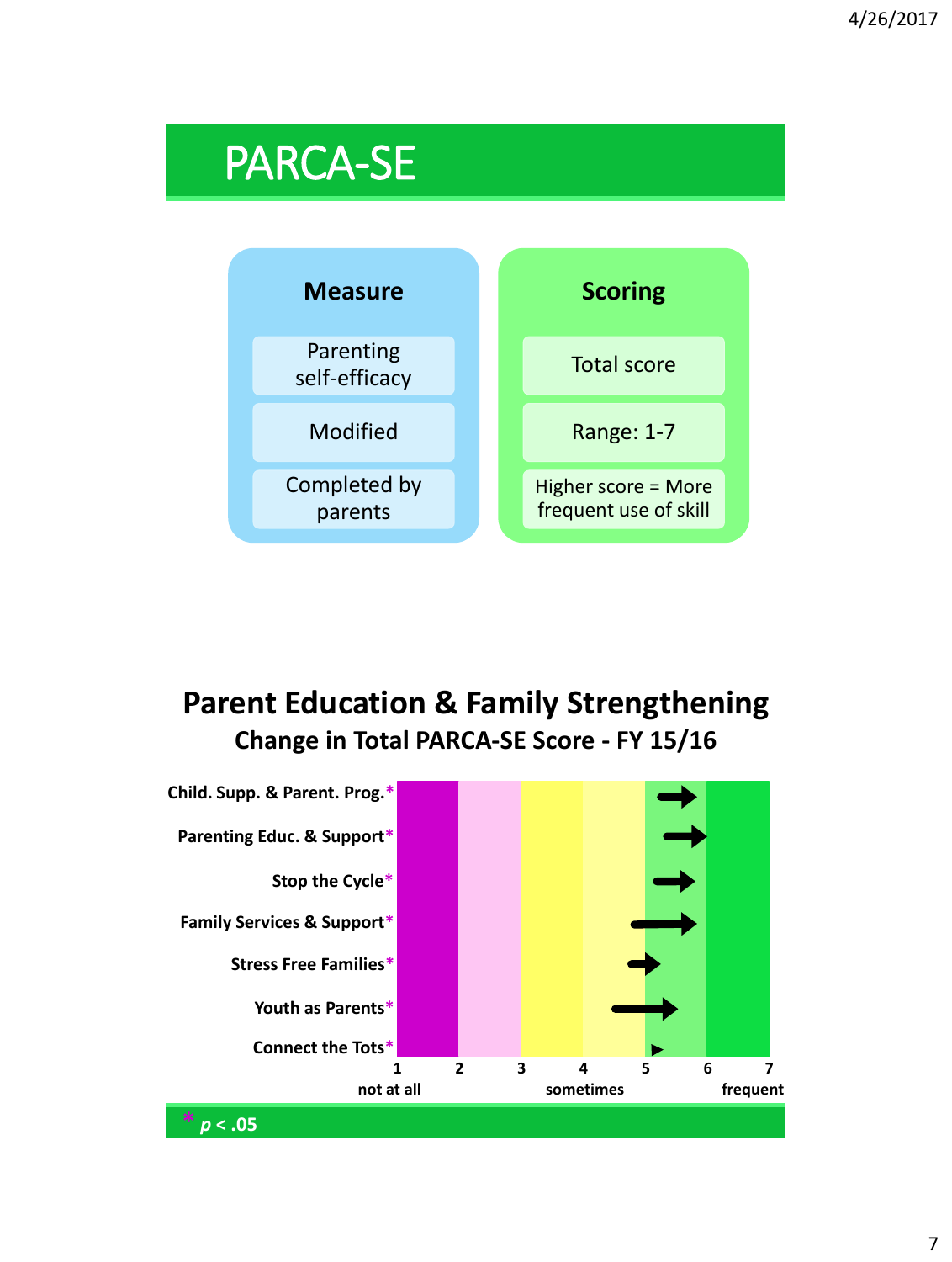### **School-Based Services**

#### Prevention

| <b>S-B BH</b>        | • K-12 students, parents, teachers                                                                                 |
|----------------------|--------------------------------------------------------------------------------------------------------------------|
| <b>Interventions</b> | • FY 15/16: 17,713 students; 1,580                                                                                 |
| & Supports           | parents; 778 school staff                                                                                          |
| <b>Transitions</b>   | • Students transitioning to<br>middle/HS and their parents<br>• FY 15/16: 2,164 students, 271<br>parents/guardians |
| <b>Violence</b>      | • K-12 students                                                                                                    |
| <b>Prevention</b>    | • FY 15/16: 27,314 students, 4,163                                                                                 |
| <b>Education</b>     | parents, 900 teachers                                                                                              |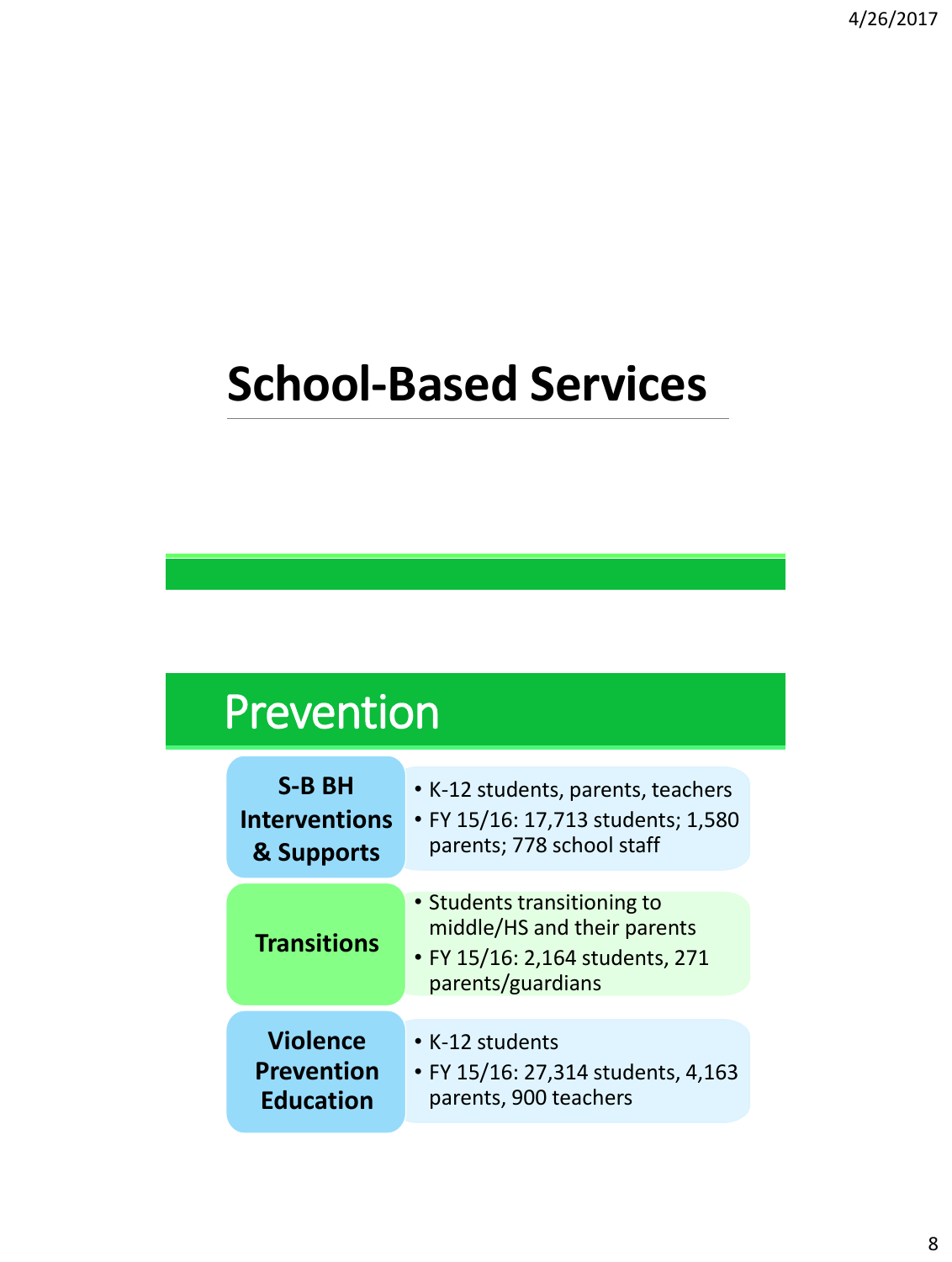#### CADBI



#### **SB BH Interventions & Supports Change in Disruptive Behaviors- FY 15/16**

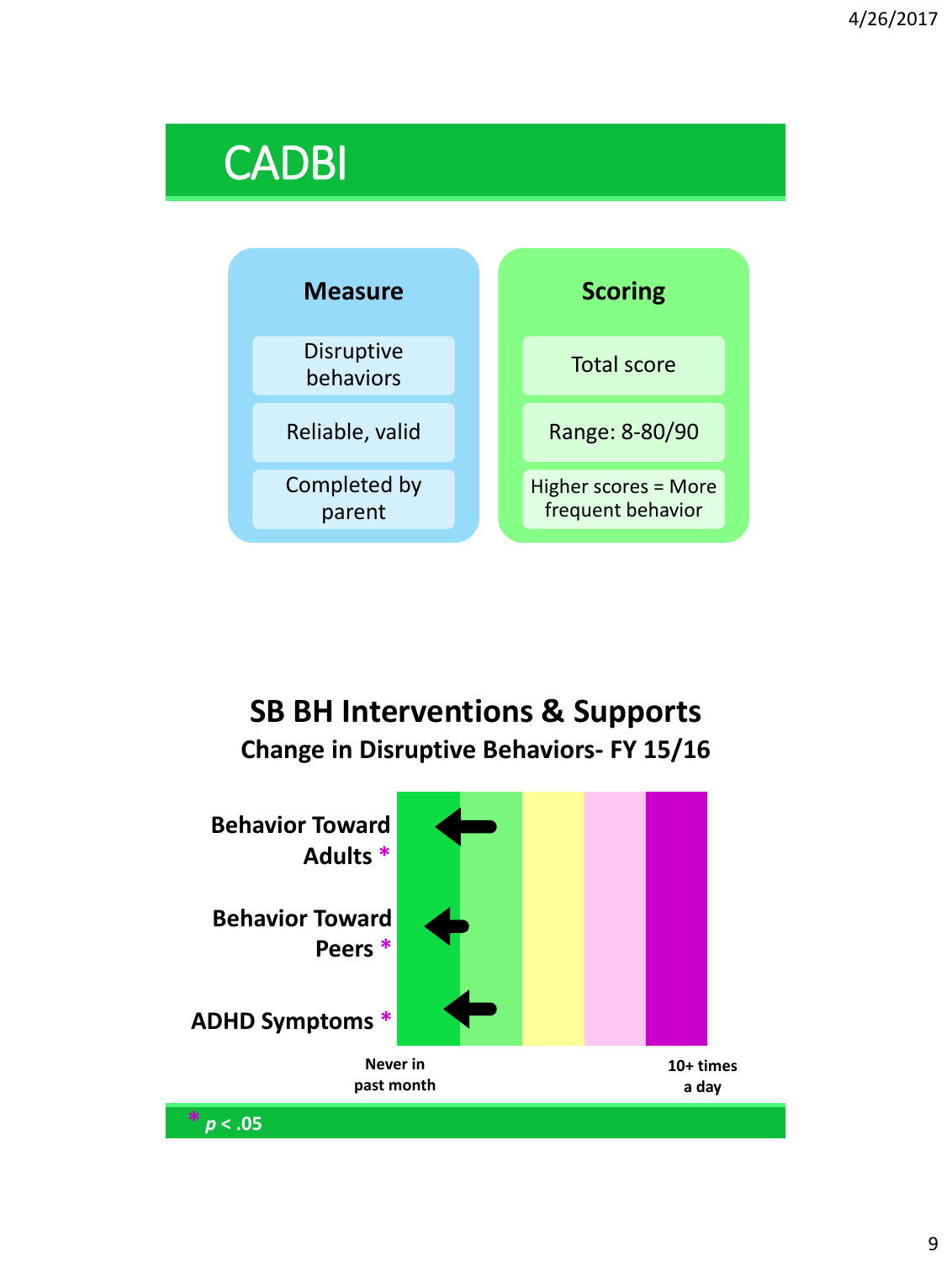

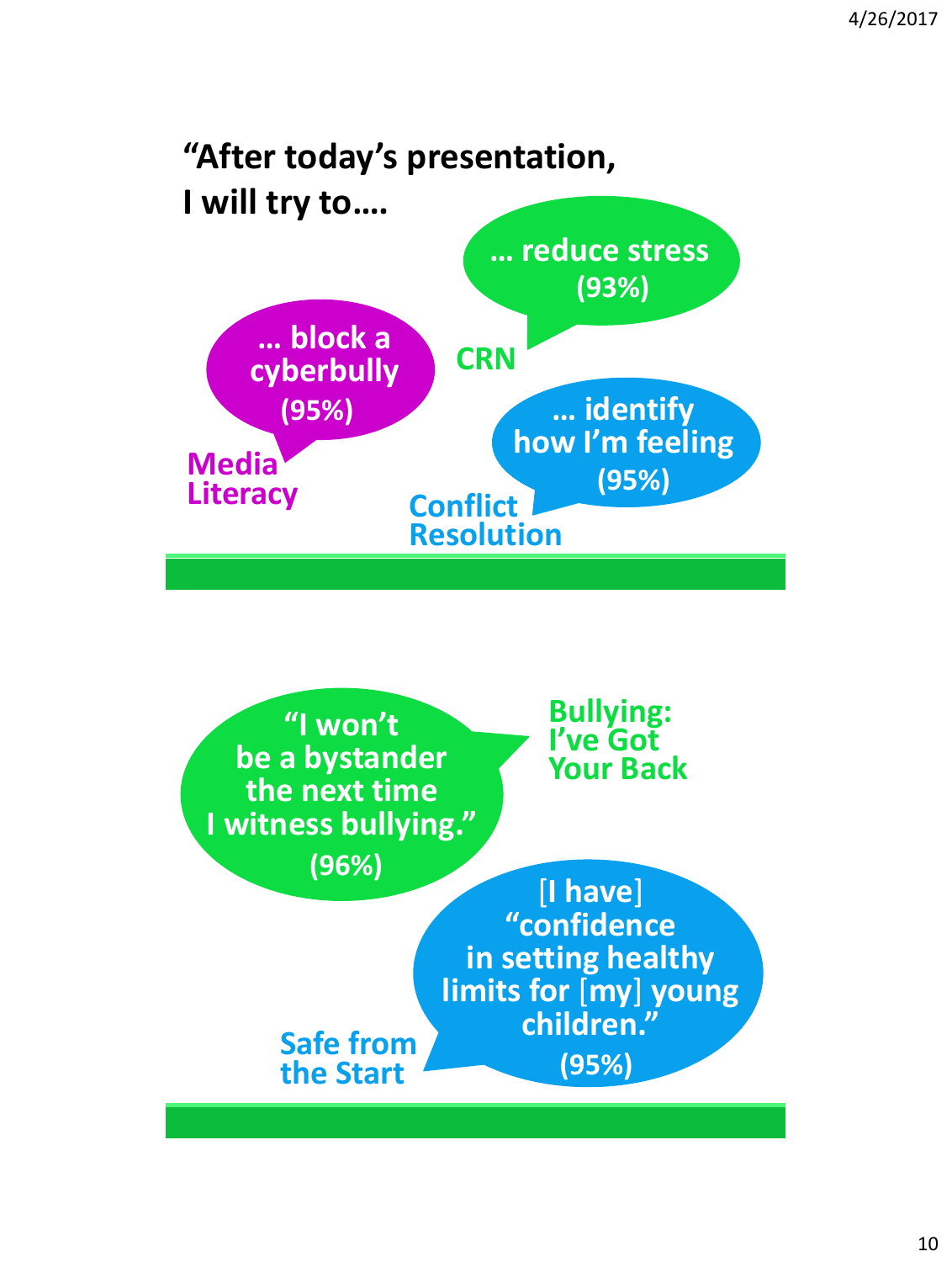#### Early Intervention

| School-                                                                 | • Pilot in SAUSD middle schools                                                                                                                    |
|-------------------------------------------------------------------------|----------------------------------------------------------------------------------------------------------------------------------------------------|
| <b>Based MH</b>                                                         | • Mild-moderate BH conditions                                                                                                                      |
| <b>Services</b>                                                         | • FY 15/16: 380 students                                                                                                                           |
| School-<br><b>Based Early</b><br><b>Intervention</b><br><b>Services</b> | • K-8 <sup>th</sup> graders<br>• Attention, behavior, learning<br>• At risk of school failure<br>• FY 15/16: 20 students, 44<br>parents/caregivers |

#### **School-Based BHS Early Intervention**

**Public School Placements - FY 15/16**

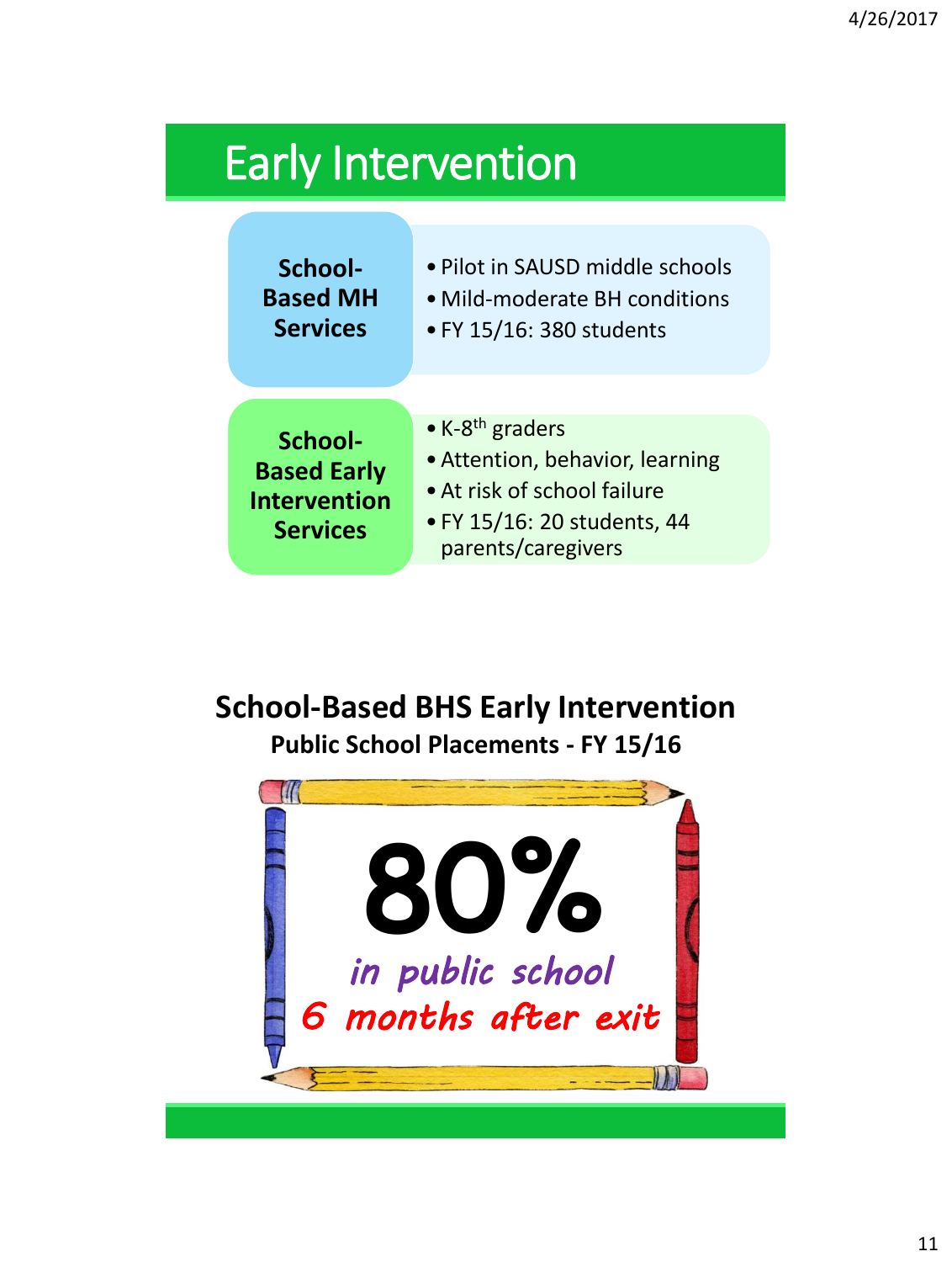#### **Early Intervention Services**

# 1st Onset of **Psychiatric Illness**

| <b>Services</b>                             | • Serves TAY ages 12 to 25 years<br>• First onset of psychosis |
|---------------------------------------------|----------------------------------------------------------------|
| FY 15/16<br><b>Numbers</b><br><b>Served</b> | $\bullet$ 83 TAY<br>• 59 family members                        |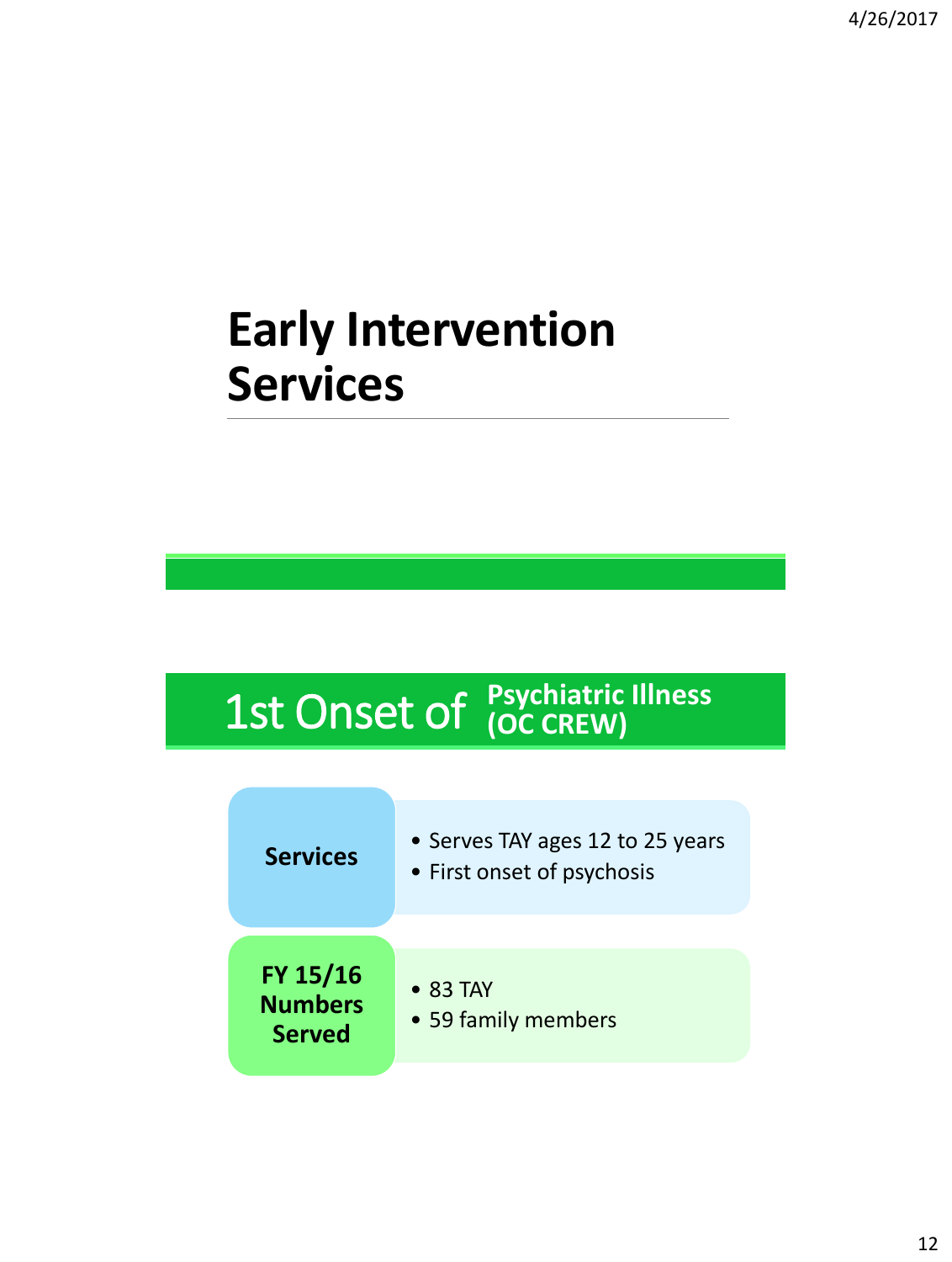#### **PANSS**



#### **OC CREW PANSS Total Score - FY 15/16**



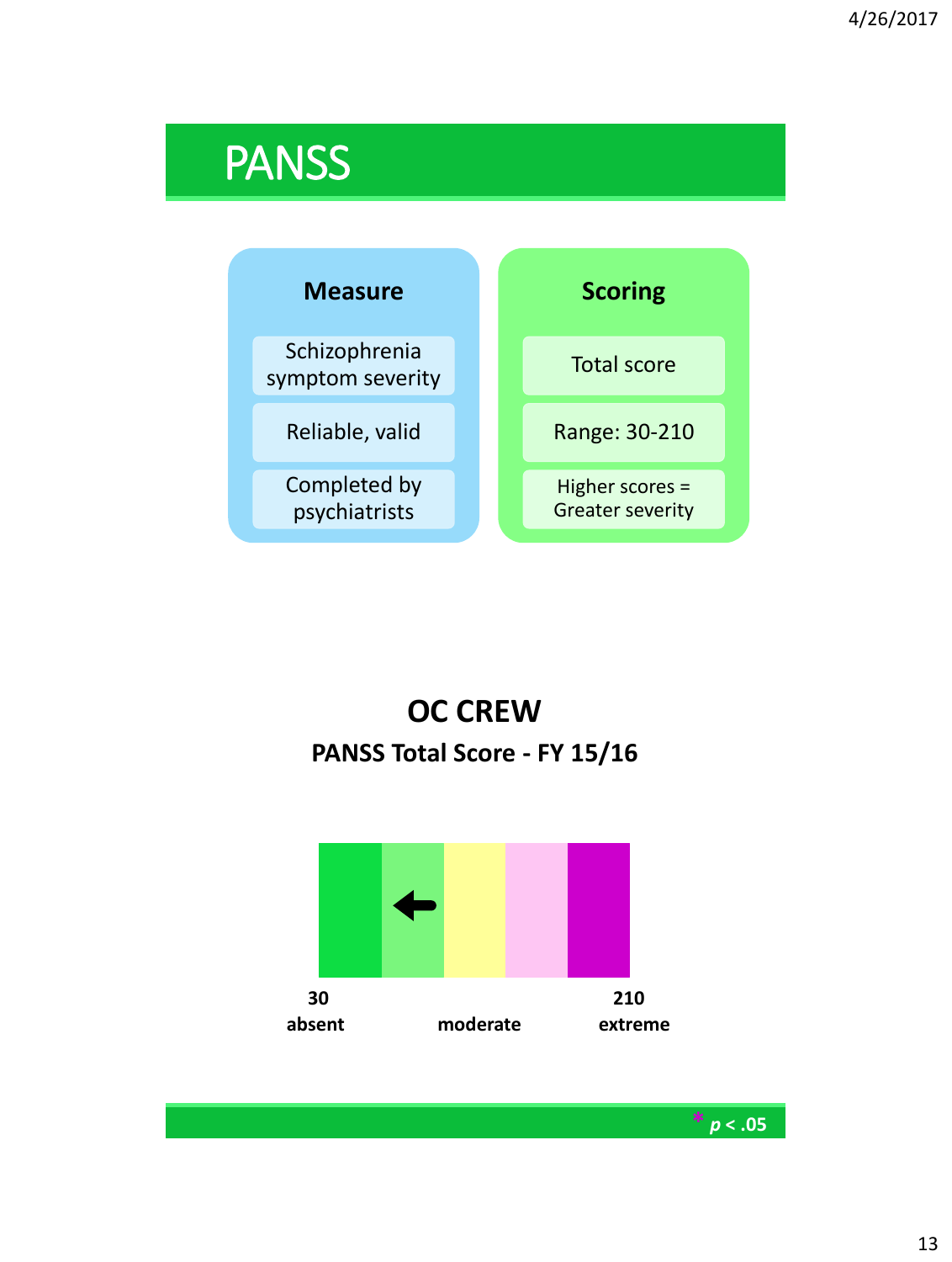## Early Intervention Services

| <b>OCPPW</b>                                               | • Pregnant women, new mothers<br>· Mild-moderate depression/anxiety<br>attributable to pregnancy/birth<br>• FY 15/16: 451 women |
|------------------------------------------------------------|---------------------------------------------------------------------------------------------------------------------------------|
| Early<br><b>Intervention</b><br>for Older<br><b>Adults</b> | • Older adults ages 60+<br>• Early onset, high risk of mental illness<br>$\bullet$ FY 15/16: 457 older adults                   |
| <b>Survivor</b><br><b>Support</b><br><b>Services</b>       | • Those who lost a loved one to suicide<br>• Those who have attempted suicide<br>• FY 15/16: 129 participants                   |

#### Early Intervention Services

| <b>OC4Vets</b>  | • Veterans, their families<br>• Addresses BH issues in this<br>community<br>$\bullet$ FY 15/16: 180 participants, 604<br>linkages   |
|-----------------|-------------------------------------------------------------------------------------------------------------------------------------|
| <b>OCACCEPT</b> | • LGBTIQ, their loved ones<br>• Addresses BH issues in this<br>community<br>• FY 15/16: 112 participants, 24<br>community trainings |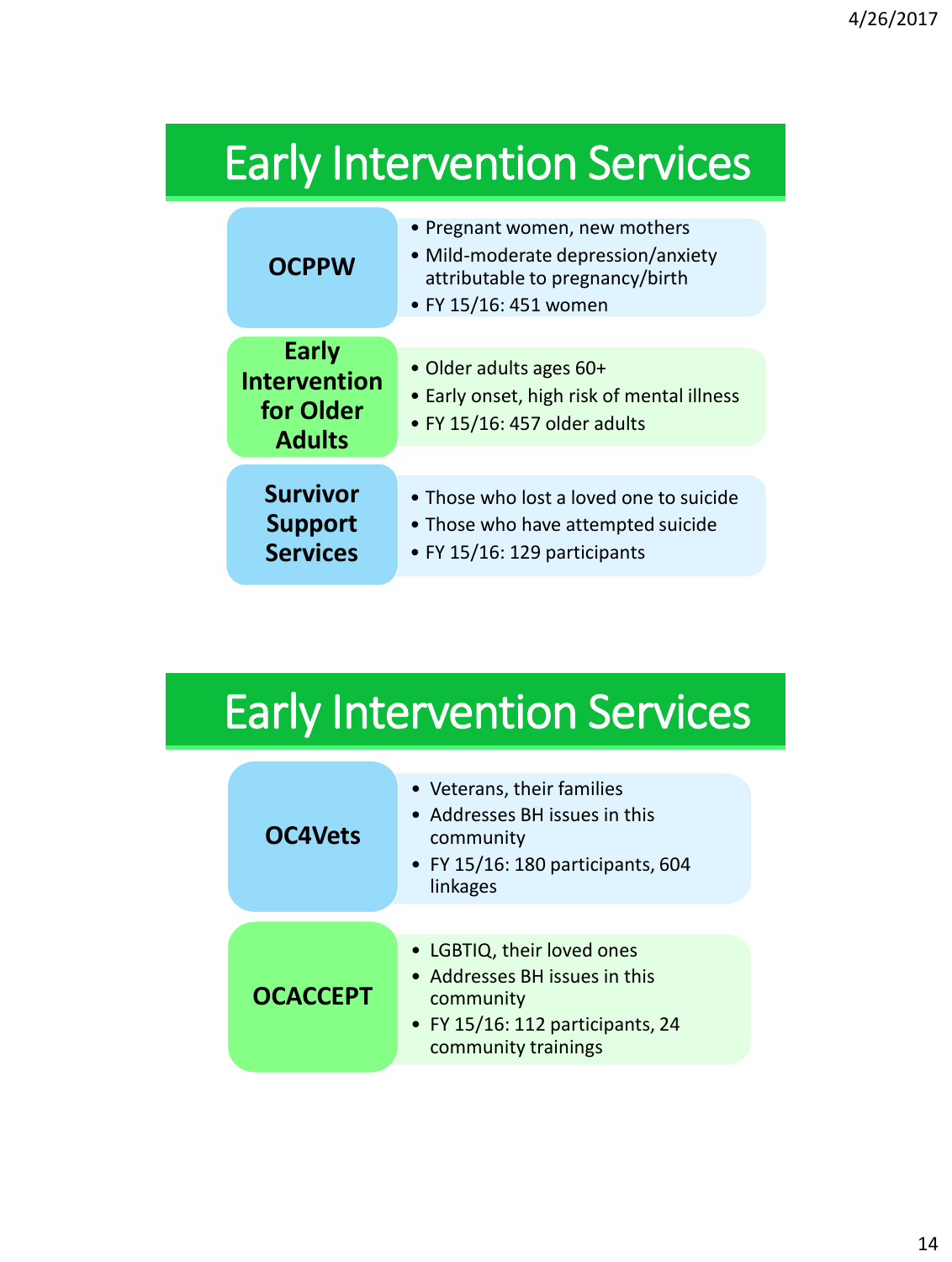### PHQ-9 Depression



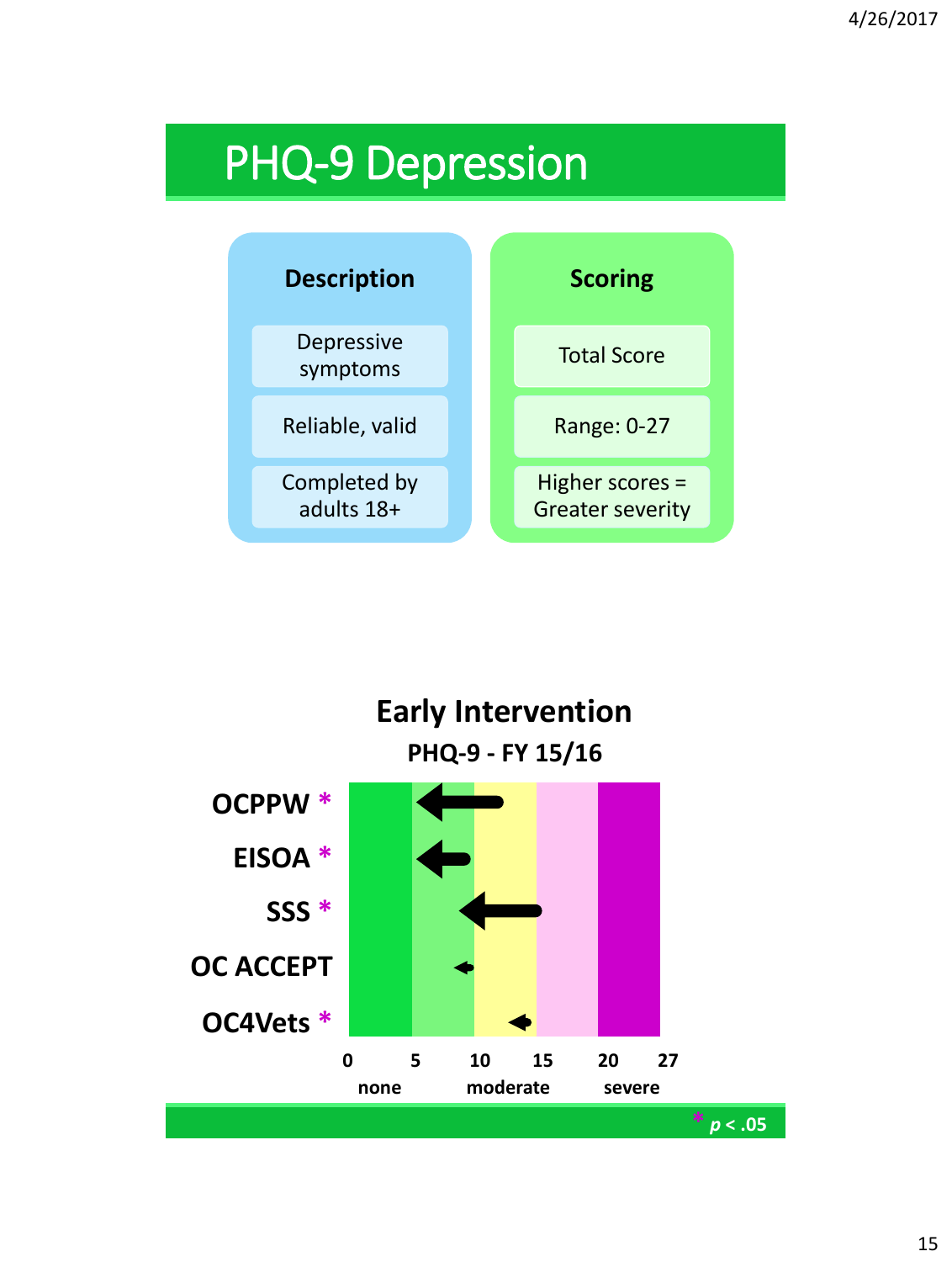## CCSS: **Community Counseling & Support Services**

| <b>Services</b>                             | • Serves individuals, all ages<br>• Early symptoms of BH<br>conditions |
|---------------------------------------------|------------------------------------------------------------------------|
| FY 15/16<br><b>Numbers</b><br><b>Served</b> | • 356 participants served                                              |

### OQ 30.2

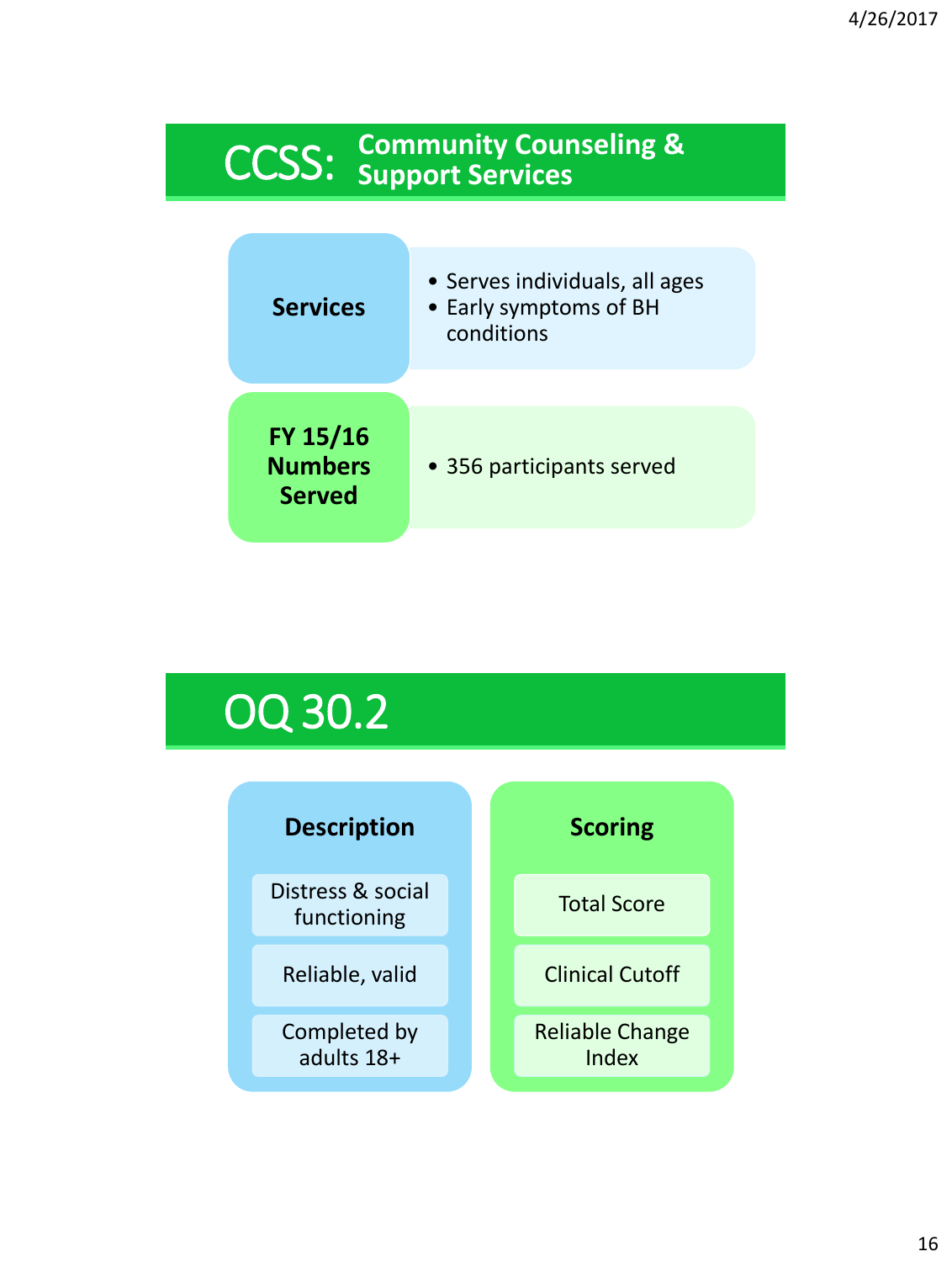## OQ 30.2: **Community Counseling & Support Services FY 15/16**



### **Mental Health Awareness**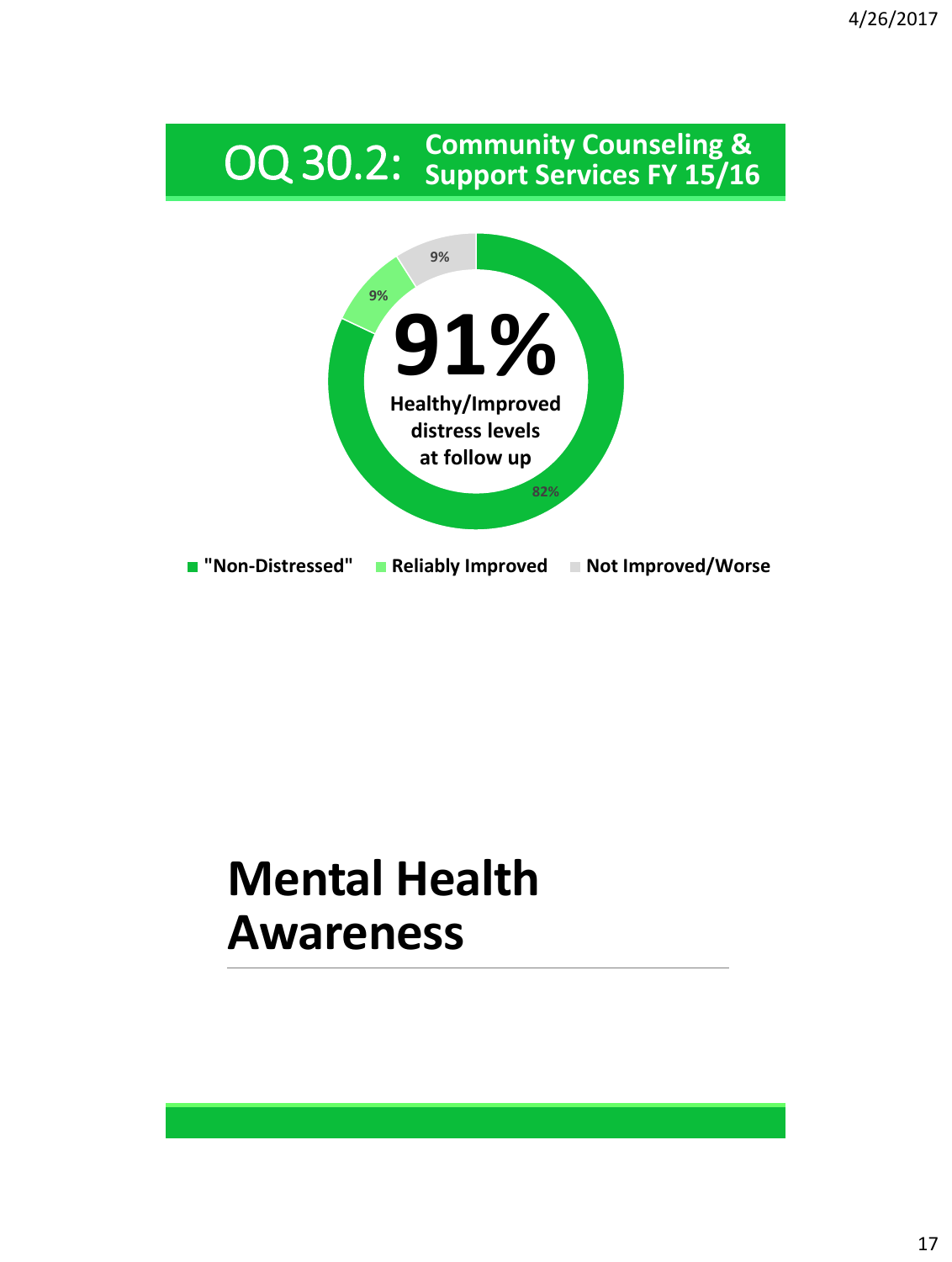### Mental Health Awareness

| <b>Mental</b>    | • Stakeholders/CBO's propose                                                                   |
|------------------|------------------------------------------------------------------------------------------------|
| <b>Health</b>    | community events                                                                               |
| <b>Community</b> | • Raise awareness, change                                                                      |
| <b>Events</b>    | attitudes                                                                                      |
| <b>CalMHSA</b>   | • Serves community at large<br>• Focuses on underserved<br>communities, the most<br>vulnerable |

## Mental Health Awareness

| <b>Mental</b>    | • 5 projects                                                                                  |
|------------------|-----------------------------------------------------------------------------------------------|
| <b>Health</b>    | • Completed by June 30, 2017                                                                  |
| <b>Community</b> | • About 4,000 participants                                                                    |
| <b>Events</b>    | served over last 2 years                                                                      |
| <b>CalMHSA</b>   | • 47 local agencies received<br>support<br>• Directing Change Contest:<br>31 film submissions |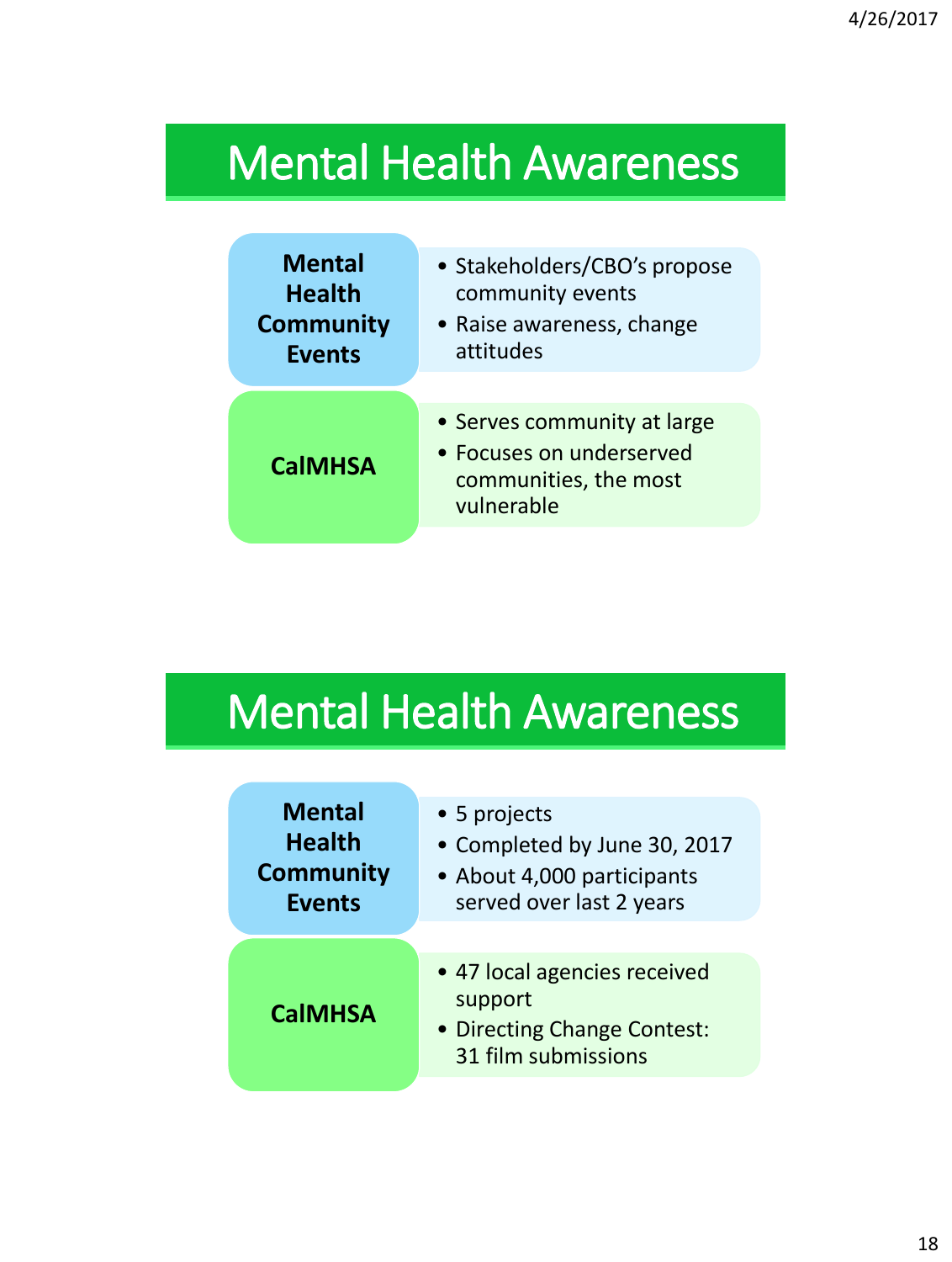4/26/2017

### **Challenges & Successes**

#### **Challenges**

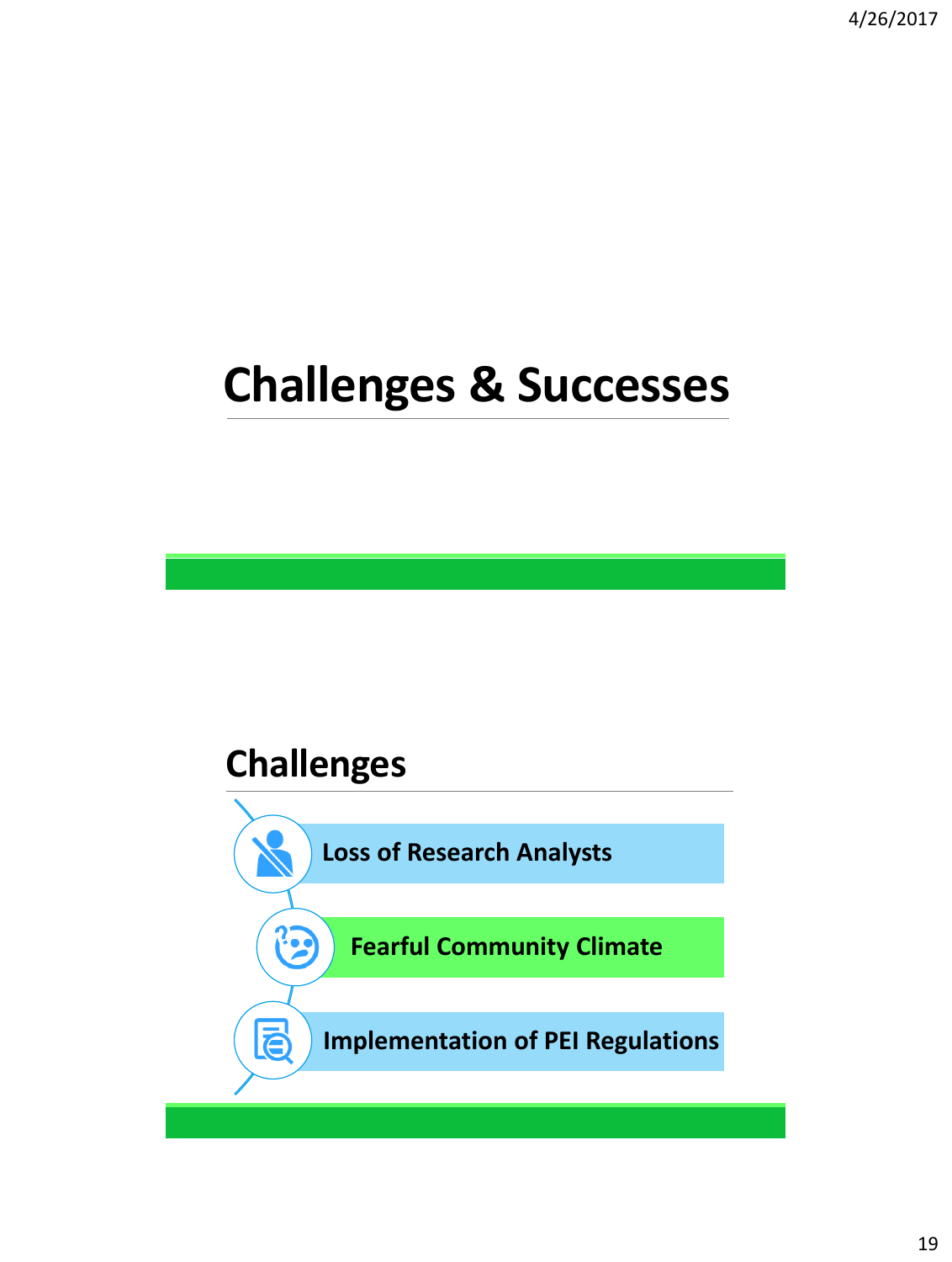#### **Successes**



#### **Future Directions**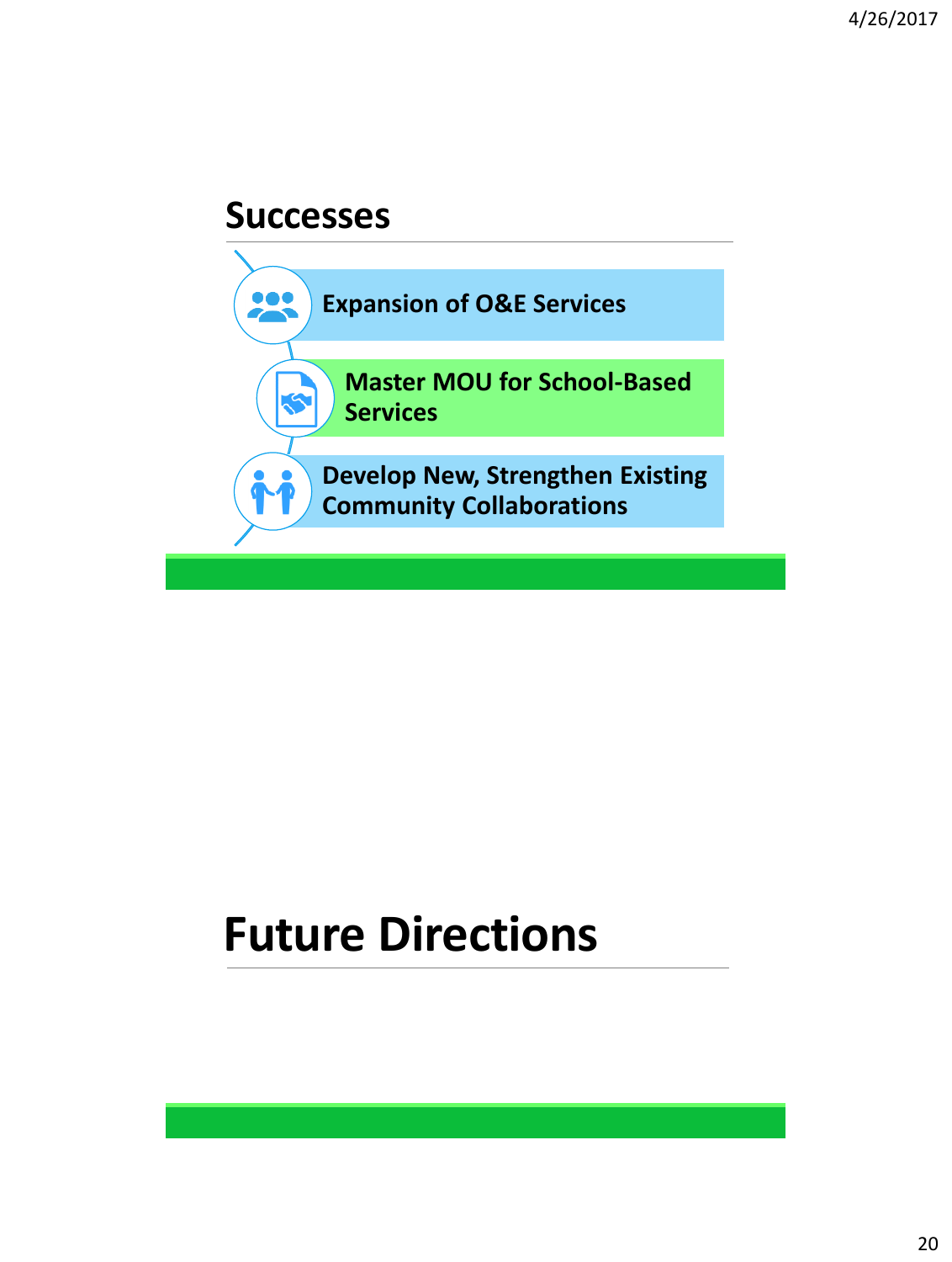#### **Future Directions**



#### In Their Own Words...

**At this program, I liked … that I can say or release pent up ideas I've been holding in. I like that the environment it is placed in is well situated to feel comfortable and safe. –School-Based MH Services**

*"Our house went from a battle field to a house of mutual respect. Our son now sings how much he loves his mom and dad while he does his homework, which was a trigger activity for heated arguments before." – SBHIS EIS*

**It has been a time of healing for me and although it is best that my daughter live with her father for now, I am better able to communicate with my daughter.** 

**- Family Support Services**

*EIS = Early Intervention Services*

*"I'm entirely unsure how I would have coped with my husband's suicide without the help. This has given me support and assistance that has kept me functioning, moving forward and literally kept me alive"* 

*– Survivor Support Services*

**The program has given me a lot of hope. It has helped with consultation, avoiding loneliness and unhappiness. The friendly atmosphere and the service provided mean a lot to us older adults who sometimes feel forgotten.**

**– EISOA** *(EIS for Older Adults)*